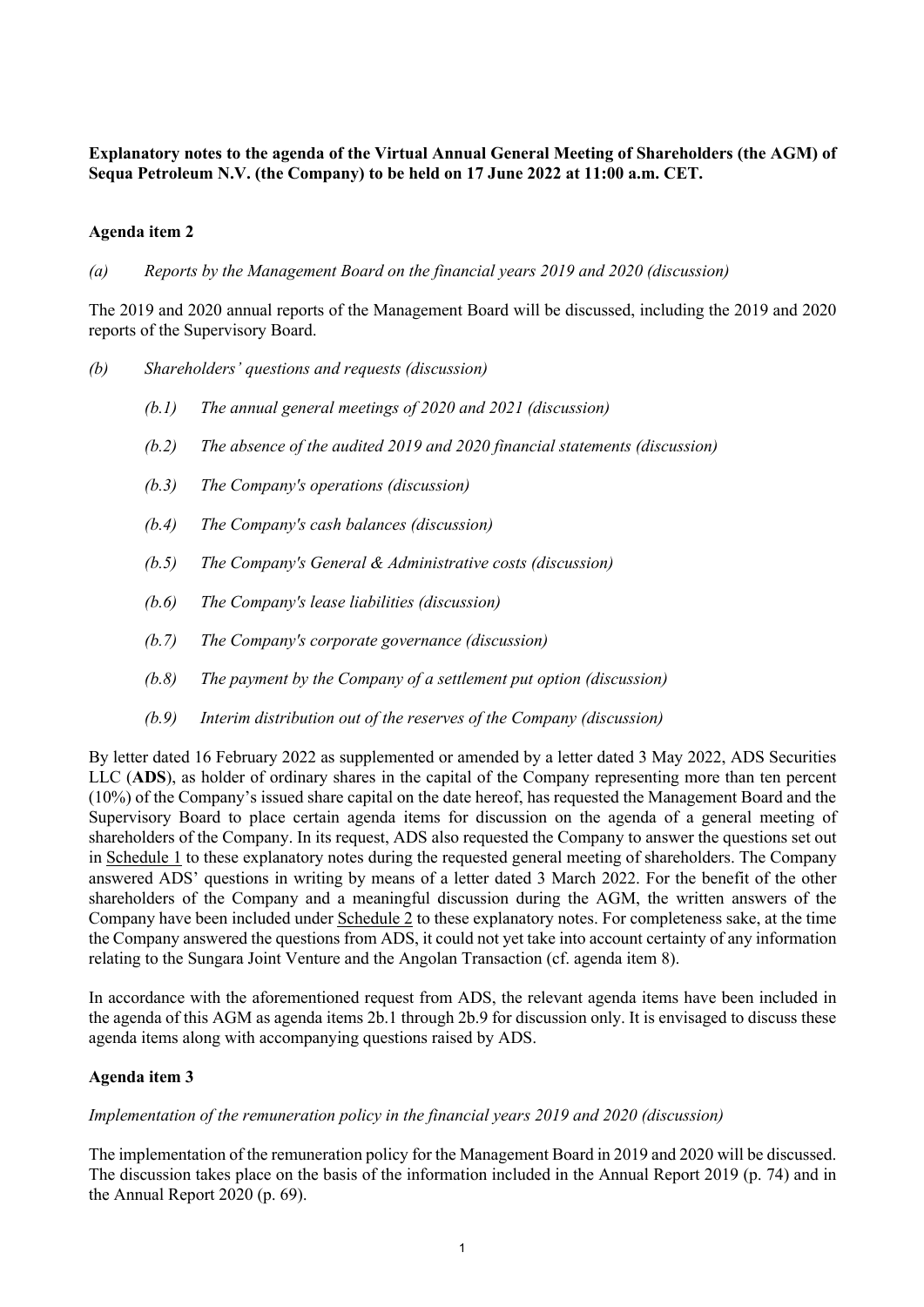# **Agenda item 4**

*Proposal to confirm the appointment of FSV Accountants + Adviseurs B.V. (FSV) as the external auditor of the Company for the financial year 2020 (vote)*

As the last general meeting of shareholders of the Company was held on 18 June 2019, and no further meetings were convened due to the COVID-19 pandemic and the fact that the annual accounts 2019 were not yet finalised, the Supervisory Board of the Company appointed FSV as the external auditor of the Company for the financial year 2020. The General Meeting is requested to confirm the resolution of the Supervisory Board.

## **Agenda item 5**

## *(a) Proposal to adopt the annual accounts 2019 (vote)*

It is proposed to the General Meeting to adopt the 2019 annual accounts drawn up by the Management Board.

The loss for the financial year 2019 of USD10.829m will be allocated to the retained deficit. Consequently, no profits are distributed, nor are other distributions to shareholders made.

Reference is made to the explanation on page 1 of the 2019 annual accounts concerning the current unavailability of an independent auditor's report relating to the Company's 2019 annual report and financial statements. Whilst the audit has been performed and the Company's annual report and accounts for the year ending on 31 December 2019 are deemed to give a true and fair view of the Company's financial position, the independent auditor's report relating to this annual report is not yet available as the auditor has temporarily been unable to issue certain audit reports. The auditor's inability to issue its audit report does not relate to the Company or its annual reports.

The Company's supervisory director Mr T. Shabib has reviewed the Company's annual report and financial statements for the financial year ending on 31 December 2019 and has no objections on the information contained therein. The Company's financial statements for the year ending on 31 December 2019 have not been signed by Mr T. Shabib in accordance with Section 2:101(2) of the Dutch Civil Code due to the absence of an independent auditor's report on the annual report and financial statements which would support Mr Shabib with the exercise of his supervisory duties in relation to the preparation of the annual report and financial statements.

### *(b) Proposal to adopt the annual accounts 2020 (vote)*

It is proposed to the General Meeting to adopt the 2020 annual accounts drawn up by the Management Board.

The loss for the financial year 2020 of USD 3.657m will be allocated to the retained deficit. Consequently, no profits are distributed, nor are other distributions to shareholders made.

Reference is made to the explanation on page 1 of the 2020 annual accounts concerning the current unavailability of an independent auditor's report relating to the Company's 2020 annual report and financial statements. Whilst the audit has been performed and the Company's annual report and accounts for the year ending on 31 December 2020 are deemed to give a true and fair view of the Company's financial position, the independent auditor's report relating to this annual report is not yet available as the auditor has temporarily been unable to issue certain audit reports. The auditor's inability to issue its audit report does not relate to the Company or its annual reports.

The Company's supervisory director Mr T. Shabib has reviewed the Company's annual report and financial statements for the financial year ending on 31 December 2020 and has no objections on the information contained therein. The Company's financial statements for the year ending on 31 December 2020 have not been signed by Mr T. Shabib in accordance with Section 2:101(2) of the Dutch Civil Code due to the absence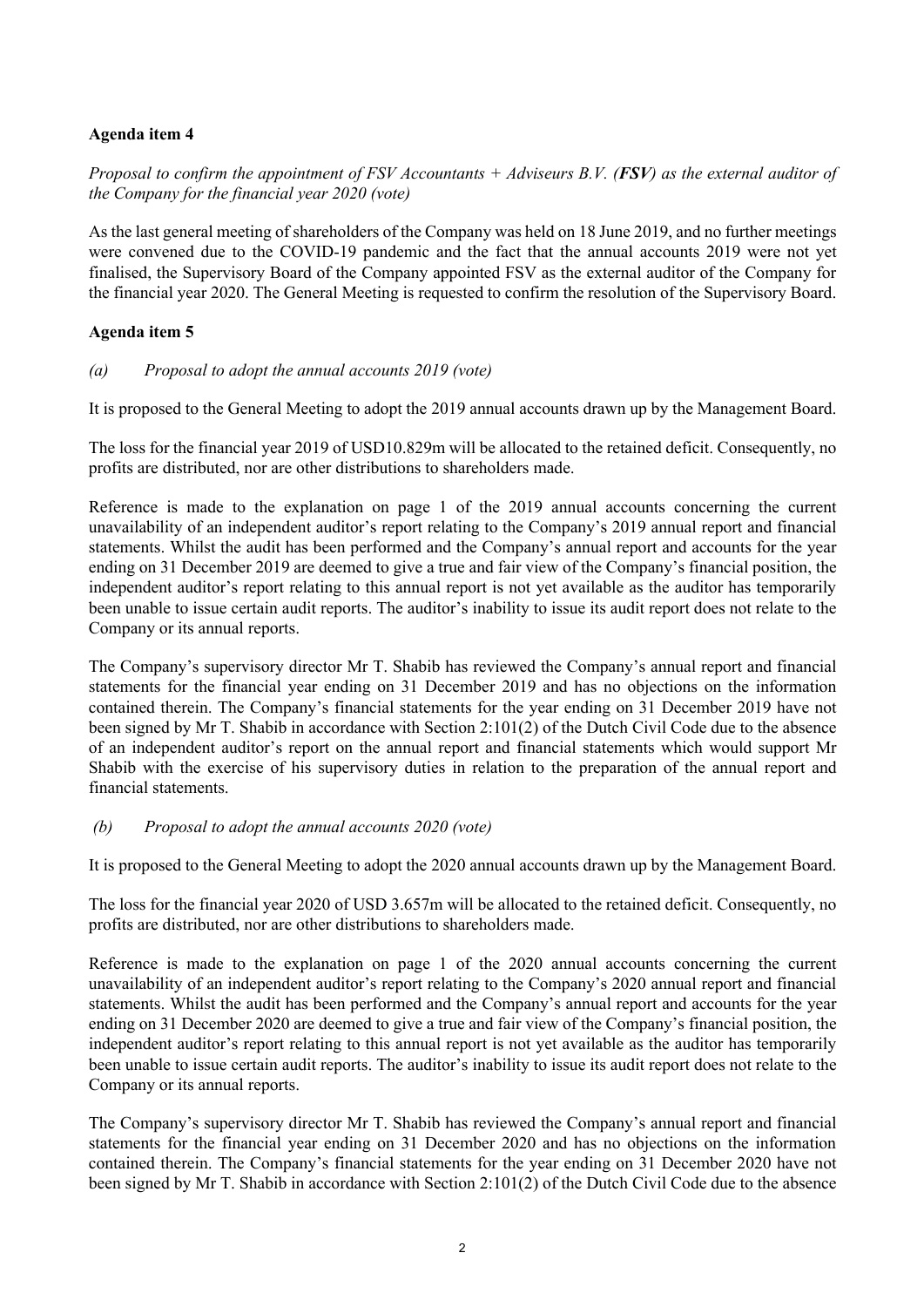of an independent auditor's report on the annual report and financial statements which would support Mr Shabib with the exercise of his supervisory duties in relation to the preparation of the annual report and financial statements.

## **Agenda item 6**

*(a) Proposal to release the Management Board members in office during the financial year 2019 from liability (vote)*

In accordance with Article 25.7 of the Articles of Association, it is proposed to release the members of the Management Board in office during the financial year 2019 from liability for their duties insofar as the exercise of such duties is reflected in the Annual Report 2019 or otherwise disclosed to the General Meeting.

*(b) Proposal to release the Management Board members in office during the financial year 2020 from liability (vote)*

In accordance with Article 25.7 of the Articles of Association, it is proposed to release the members of the Management Board in office during the financial year 2020 from liability for their duties insofar as the exercise of such duties is reflected in the Annual Report 2020 or otherwise disclosed to the General Meeting.

## **Agenda item 7**

*(a) Proposal to release the Supervisory Board members in office during the financial year 2019 from liability (vote)*

During the financial year 2019 or a part thereof, Mr. L. Windhorst, Mr. J.J. van Rijswijk and Mr. T. Shabib were members of the Supervisory Board.

In accordance with Article 25.7 of the Articles of Association, it is proposed to release the members of the Supervisory Board in office during the financial year 2019 or a part thereof from liability for their duties insofar as the exercise of such duties is reflected in the Annual Report 2019 or otherwise disclosed to the General Meeting.

*(b) Proposal to release the Supervisory Board member in office during the financial year 2020 from liability (vote)*

During the financial year 2020, Mr. T. Shabib was the sole member of the Supervisory Board.

In accordance with Article 25.7 of the Articles of Association, it is proposed to release the sole member of the Supervisory Board in office during the financial year 2020 from liability for his duties insofar as the exercise of such duties is reflected in the Annual Report 2020 or otherwise disclosed to the General Meeting.

# **Agenda item 8**

*Proposal to approve (within the meaning of Section 2:107a of the Dutch Civil Code) the entering into the Sungara Joint Venture (vote)* 

# Background to the Sungara Joint Venture and the Angolan Transaction

The Company's wholly-owned subsidiary, Sequa Petroleum UK Limited (**Sequa UK**), is a shareholder of Sungara Energies Limited (**Sungara**). The other shareholders of Sungara are the National Petroleum Corporation of Namibia's subsidiary NAMCOR Exploration and Production (Proprietary) Limited (**Namcor**) and Petrolog Energies Limited (**Petrolog**), a company affiliated with African multinational Petrolog Group. The shareholders of Sungara currently hold one share each in the capital of Sungara.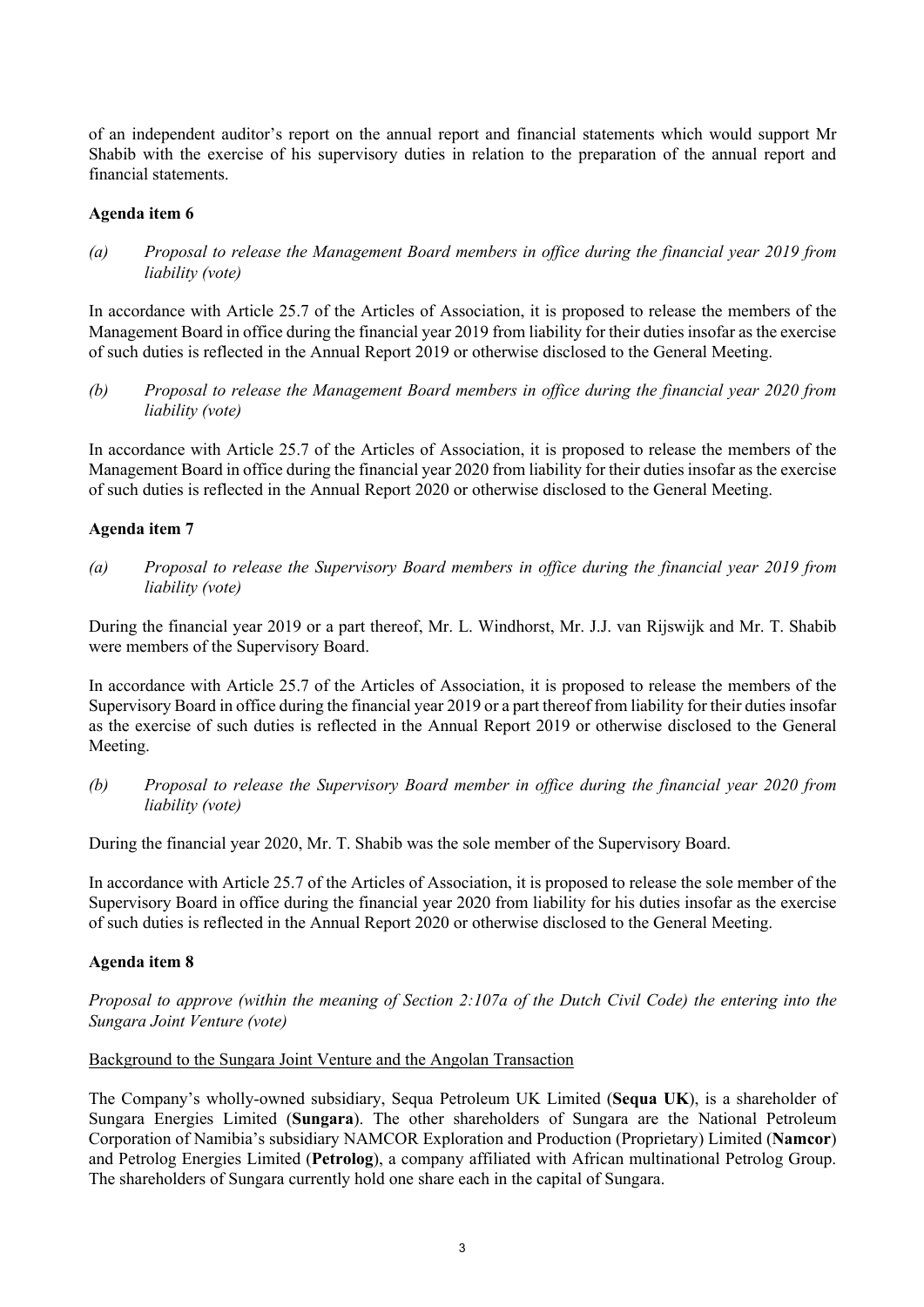Namcor is owned by the Government of the Republic of Namibia, with the mission to create value to all its stakeholders across the oil and gas value chain. Namcor is an experienced operator of exploration assets in Namibia and has maintained working interests in both exploration and production assets. Namcor has a significant footprint in Namibia with an average 10% carried interest in over 98% of issued petroleum exploration licences in the jurisdiction. Namcor has partnered with several NOCs across Sub-Saharan Africa including Shell in the Orange Basin, most recently and previously on the Kudu gas field.

Petrolog Group is a private company, established some 40 years ago as an oil service company. Over the years Petrolog Group has become a conglomeration of entities represented in four continents with offices in twelve countries, offering services including EPCM, Subsea, Diving, Geophysical and Geotechnical Survey, Drilling and Engineering Design. Petrolog Group has a strong and resolute workforce (650 employees) working together with a singular focus and vision, positioned to respond to client needs globally in order to provide top-notch, professional services in each field of endeavour. Petrolog adds immediate on-the-ground and local capability to the partnership across Sub-Saharan Africa.

The shareholders of Sungara and Sungara have entered into a shareholders' agreement that will govern the ownership and management of Sungara (the **Shareholders' Agreement**), which is explained in more detail below. The full effectiveness of the Shareholders' Agreement is conditional on the approval of the general meeting of shareholders of the Company for entering into the Sungara Joint Venture (as defined hereinafter).

Sungara has entered into an agreement with Sonangol Pesquisa & Producao SA (**Sonangol P&P**) to purchase a 10% interest in Block 15/06, 40% interest in Block 23 (with operatorship), and 35% interest in Block 27, all located in Angola (the **Angolan Transaction**).

The Block 15/06 joint venture comprises Eni (operator, 36.84%), Sonangol P&P (36.84%) and SSI Fifteen Limited (26.32%). Block 15/06 is one of the most prolific blocks in deep-water offshore Angola with current oil production of more than 100,000 barrels per day through two large floating production and storage facilities. Following successful exploration and appraisal in the past several years, an ongoing development programme is forecasted to increase production in the medium term beyond 150,000 barrels per day. The block has further upside potential which may materialise following future exploration, appraisal and development activity. Blocks 23 and 27 are exploration blocks, with no production.

Sungara's 10% participating interest in Block 15/06 provides it with current production of more than 10,000 barrels of oil per day, forecasted to grow beyond 15,000 barrels per day in the medium term, 75 million barrels reserves and resources, and further upside potential. Offshore exploration Blocks 23 and 27 also provide upside value. The consideration for the Angolan Transaction is ca. USD 500 million which includes a contingent payment of up to USD 50 million. The Angolan Transaction is planned to be funded by Sungara through a combination of equity contributions from each of the Sungara partners and third party debt. The economic effective date of the Angolan Transaction is April 2022 and completion, subject to customary conditions and approvals, is planned to occur in 2022.

### The Sungara joint venture with Namcor and Petrolog (the **Sungara Joint Venture**)

It is intended that Sequa UK, Namcor and Petrolog (together the **Sungara Shareholders**) through their joint ownership of Sungara will enter into a long-term cooperation arrangement for their mutual benefit, and will utilise their experience, knowledge, resources and contacts to collectively analyse opportunities to acquire Target Assets (as described below).

Pursuant to the Shareholders' Agreement, the business of Sungara (the **Business**) shall be:

(a) the acquisition and ownership of oil and gas assets in sub-Saharan Africa in the development or producing phase with either current or near-term production prospects or value upsides with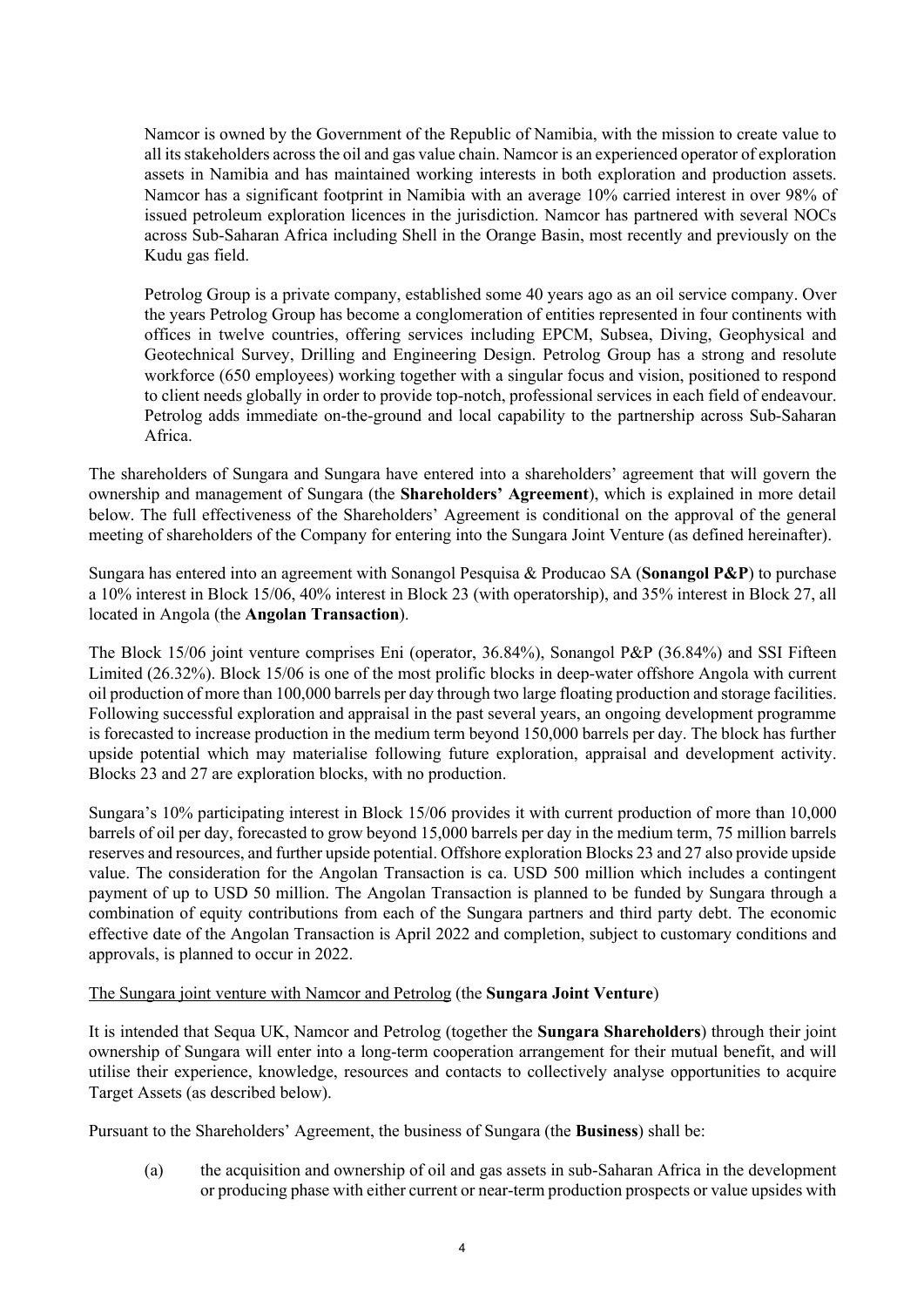low marginal cost, exploiting growth potential and synergies, as may be determined from time to time by the Sungara board in accordance with Sungara's business plan (the **Target Assets**);

- (b) the acquisition and ownership of:
	- (i) a 10% participating interest in the rights and obligations derived from the production sharing agreement covering production Block 15/06, Angola dated 3 November 2006 and the related joint operating agreement;
	- (ii) a 40% participating interest in the rights and obligations derived from the production sharing agreement covering exploration Block 23, Angola dated 1 December 2006; and
	- (iii) a 30% participating interest in the rights and obligations derived from the production sharing agreement covering exploration Block 27, Angola dated 22 June 2021.

(jointly the **Angolan Interests**); and

(c) any other business, endeavour or undertaking approved by the board of Sungara from time to time.

On the date hereof, each of Sequa, Namcor and Petrolog hold one share in the capital of Sungara. On completion under the Shareholders' Agreement and on payment of each Sungara Shareholder's then due subscription amount, each Sungara Shareholder will be issued 18,000,000 shares each, and each Sungara Shareholder will hold thirty three and one third percent (33.33%) of the issued and outstanding shares in the capital of Sungara.

Sequa, Namcor and Petrolog have entered into the Shareholders' Agreement relating to Sungara. Pursuant to the Shareholders' Agreement:

- (a) The board of Sungara shall consist of six (6) directors, with the initial directors being two (2) directors nominated for appointment by each of Namcor, Petrolog and Sequa. Any director may be removed or replaced from time to time at the request of the shareholder of Sungara that nominated such director for appointment. The number of directors that each of Namcor, Petrolog and Sequa are entitled to nominate shall decrease by one (1) for each sixteen and two thirds percent (16.67%) of the shares in the capital of Sungara that such shareholder ceases to hold.
- (b) Decisions of the board of directors of Sungara require a simple majority decision. There are certain significant decisions relating to Sungara that require unanimous approval from all Sungara Shareholders (e.g. the entry into material contracts, issue of new shares in the capital of Sungara and the winding up of Sungara);
- (c) Any Sungara Shareholder that wishes to sell its shares in the capital of Sungara to a third party must first offer those shares for sale on the same terms to the existing Sungara Shareholders, who can exercise a right of first offer to purchase the offered shares in the capital of Sungara. There are restrictions on the entities that can become new shareholders of Sungara, and all shareholders of Sungara must be a party to the Shareholders' Agreement;
- (d) Shareholders of Sungara who fail to comply with the share transfer restrictions, to provide their subscription funding or who breach certain other negative covenants in the Shareholders' Agreement which are not remedied within 60 days, lose their decision-making rights and may not transfer their shares in the capital of Sungara;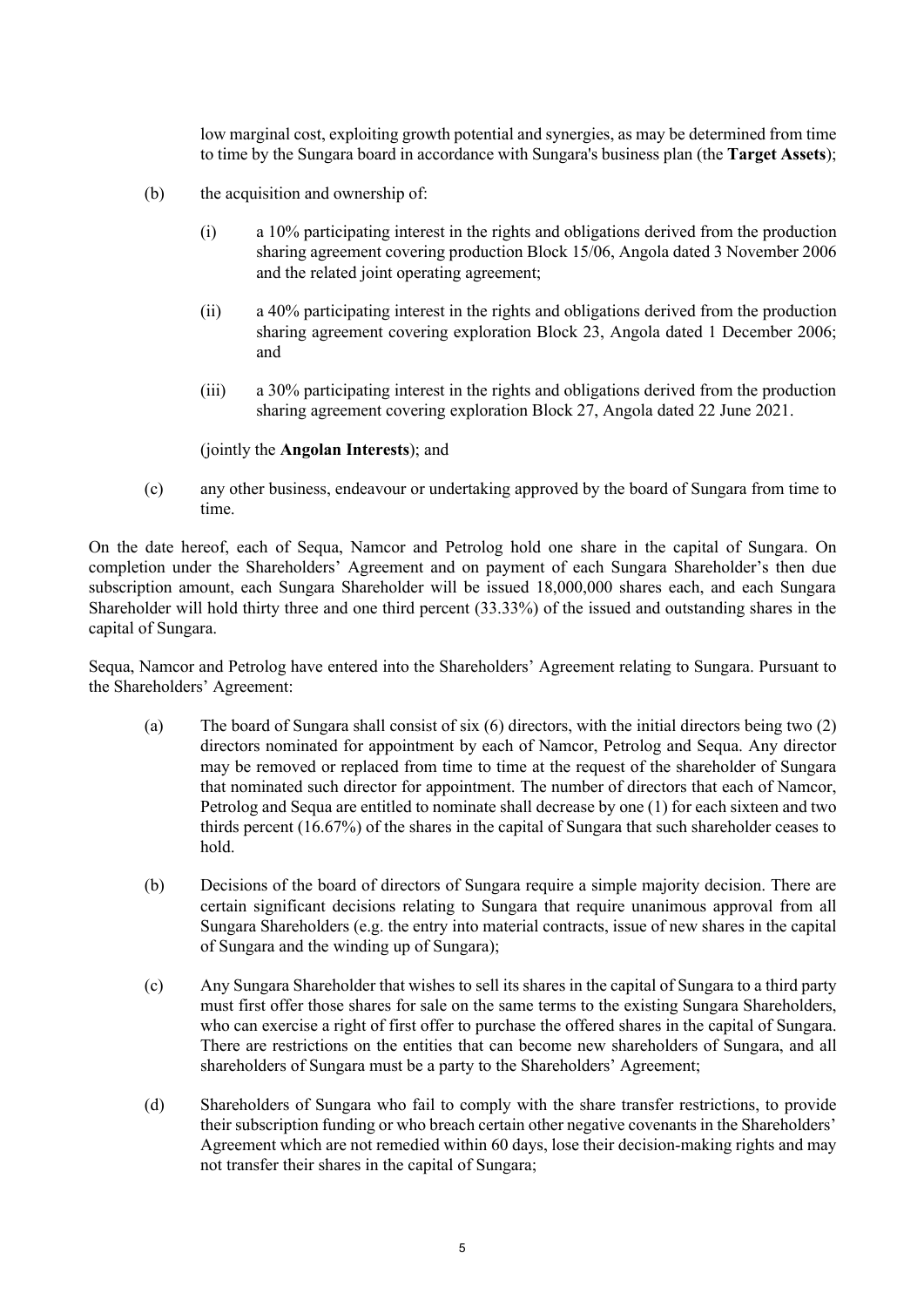- (e) Sungara Shareholders should not act in competition with Sungara in regard to opportunities to acquire Target Assets; and
- (f) The Shareholders' Agreement is governed by English law and disputes are to be resolved by international arbitration in London.

The full effectiveness of the Shareholders' Agreement and the payment by each Sungara Shareholder of its subscription amount is conditional on the satisfaction of certain conditions precedent, including the satisfaction of certain conditions under the Purchase Agreement, the general meeting of shareholders of the Company having approved the entering into the Sungara Joint Venture and completion of satisfactory due diligence on the Angolan Transaction. At completion under the Shareholders' Agreement, each Sungara Shareholder shall provide subscription funding in the amount of USD 10,000,000 and in return be issued 18,000,000 shares in the capital of Sungara. This subscription funding shall, in part, be used by Sungara to pay the deposit then due under the Purchase Agreement.

The Angolan Transaction is planned to be funded by Sungara through a combination of equity contributions from each of the Sungara Shareholders and third party debt. Senior debt is anticipated to cover ca. 70% of the funding required, with the remaining 30% being a combination of equity, quasi-equity, and mezzanine/junior debt, all at market-competitive terms and as currently being optimised.

#### The Angolan Transaction

On 27 April 2022, Sungara (as buyer) and Sonangol P&P (as seller) entered into a sale and purchase agreement for the sale and transfer of the Angolan Interests (**Purchase Agreement**). The consideration for the Angolan Interests is USD 502 million which includes a contingent payment of up to USD 50 million, payable two years after completion of the Angolan Transaction and subject to the realised oil price. A deposit is to be paid before completion of the Angolan Transaction, after certain conditions are fulfilled by Sungara and Sonangol P&P.

The completion of the Purchase Agreement and the transfer of the Angolan Interest is conditional upon (amongst other things) the approval of the Company's general meeting of shareholders to the entry into the Sungara Joint Venture, and receipt of approval of the transfer from the Angolan Ministry of Mineral Resources and Agencia Nacional de Petroleo, Gas e Biocombustiveis.

The Purchase Agreement provides for the Angolan Interests to be acquired, on an economic basis, as from 12 April 2022 and provides for adjustments to be made to the consideration to reflect Sungara's assumption of the hydrocarbon sale proceeds (and other benefits) and cash calls (and other liabilities) that accrue from such date until the date of completion of the Angolan Transaction.

The Purchase Agreement contains customary terms for a sale and transfer of this nature, including warranties from Sonangol P&P about the Angolan Interests and their current status and interim period restrictions on how Sonangol P&P must manage and treat the Angolan Interests ahead of completion of the Angolan Transaction. The Purchase Agreement is governed by English law and disputes are resolved through international arbitration in London.

### Proposal

The management board of the Company (the **Management Board**) and the supervisory board of the Company (the **Supervisory Board**) request the general meeting of the Company to approve (within the meaning of Section 2:107a of the Dutch Civil Code) the entering into the Sungara Joint Venture.

The terms and conditions of and the further details of the Sungara Joint Venture and the Angolan Transaction are set out in these explanatory notes made available by the Company to its shareholders on its website on the date of publication of the agenda to the AGM.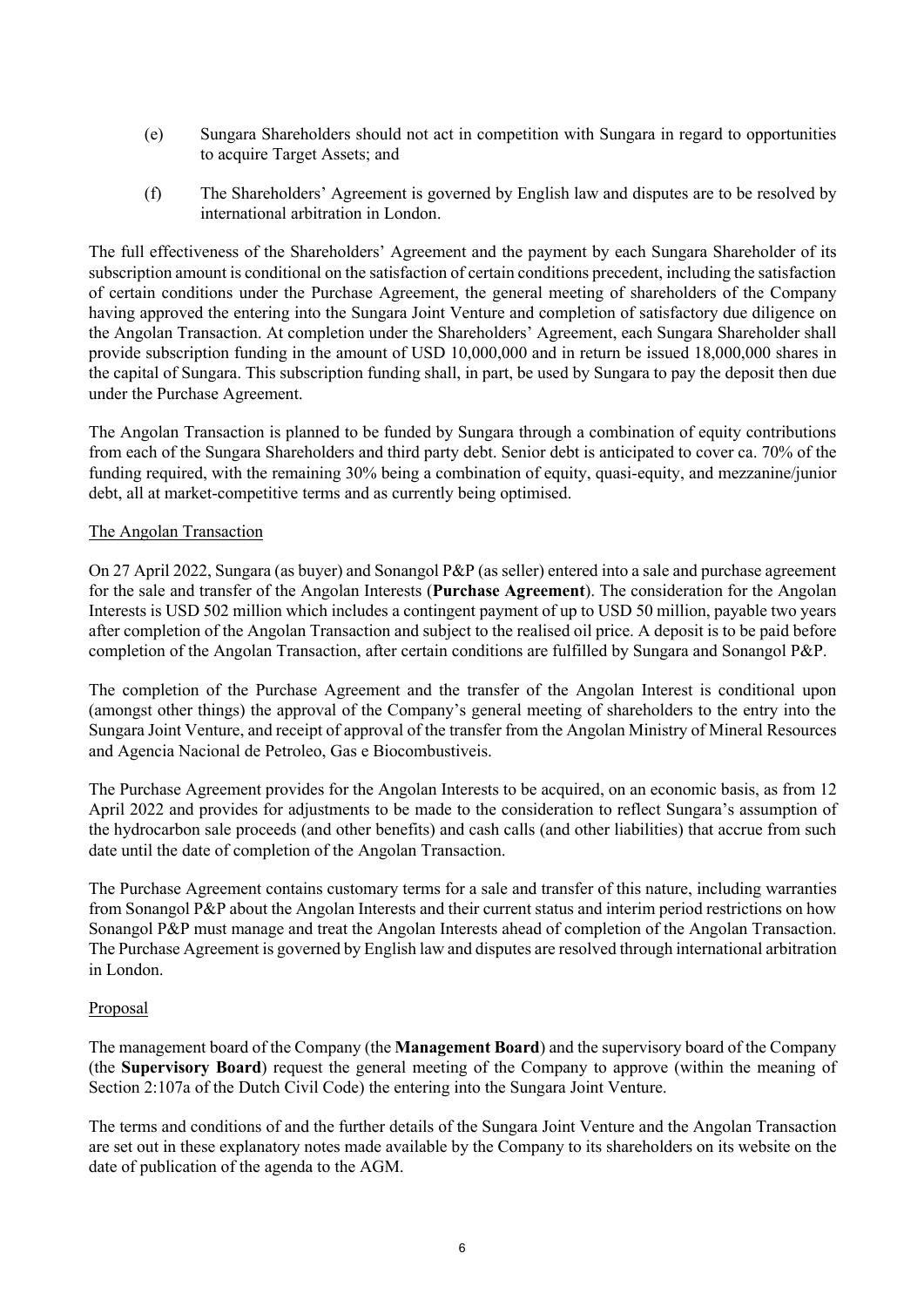In the event that the proposal for this agenda item 8 will not be adopted, the Management Board will consider a fundamental review of the strategy of the Company.

## **Agenda item 9**

*Proposal to designate the Management Board as the competent body authorised to resolve to issue shares in the capital of the Company and to resolve to restrict or exclude related pre-emptive rights (vote)*

As set out under agenda item 8, Sungara is a new entity with a focus on Sub-Saharan African upstream oil and gas, combining world-class technical expertise with local capability and commitment, able to operate and develop oil and gas assets throughout the region in line with the highest standards of integrity, quality, governance and responsibility. A number of large international oil & gas companies are withdrawing from the region, and Sub-Saharan Africa governments and national oil companies are keen on new entrants with significant African ownership and commitment to delivering local content, and the capability to operate to the highest global standards. Sungara has already identified a number of other potentially highly value accretive acquisition opportunities.

With the Block 15/06 announcement Sungara has become known across the region, and Sungara anticipates that a number of the ongoing discussions regarding new opportunities will accelerate, and more opportunities will become available to Sungara. To have already some additional cash equity available will boost Sungara's credibility further.

To credibly progress Sungara's accelerated business development efforts towards additional value accretive transactions and (if deemed beneficial) to further optimise the funding structure of the Angolan Transaction, either before or after completion of the Angolan Transaction as explained under agenda item 8, it is proposed to the General Meeting to designate the Management Board as the competent body to resolve:

- (a) to issue new ordinary shares and to grant rights to subscribe for ordinary shares in the capital of the Company, with a nominal value of EUR 0.10 each, for an issue price no less than EUR 0.10 per ordinary share; and
- (b) with respect to the issuance of ordinary shares or rights to subscribe for ordinary shares referred to under (a) of this agenda item, to limit or exclude the right of pre-emption of existing shareholders of the Company.

The authority of the Management Board to resolve to issue ordinary shares and to grant rights to subscribe to ordinary shares will be restricted to 25% of the entire issued capital of the Company on a fully diluted basis at the time of the first issuance of ordinary shares or the first granting of rights to subscribe for ordinary shares under this mandate.

The designations are made in accordance with Articles 6.1 and 6.6 of the Articles of Association of the Company. The Management Board resolution to issue ordinary shares or to grant rights to subscribe for ordinary shares will require the approval of the Supervisory Board.

The proposal includes the revocation of the resolutions adopted by the general meeting of shareholders held on 18 June 2019 relating to a reverse stock split and capital reduction without repayment as included under agenda item 10 of such general meeting of shareholders.

The designation is requested for a period of five (5) years from the date of the AGM until 17 June 2027. This designation does not affect the designation previously given to the Management Board by the general meeting of shareholders held on 18 June 2019.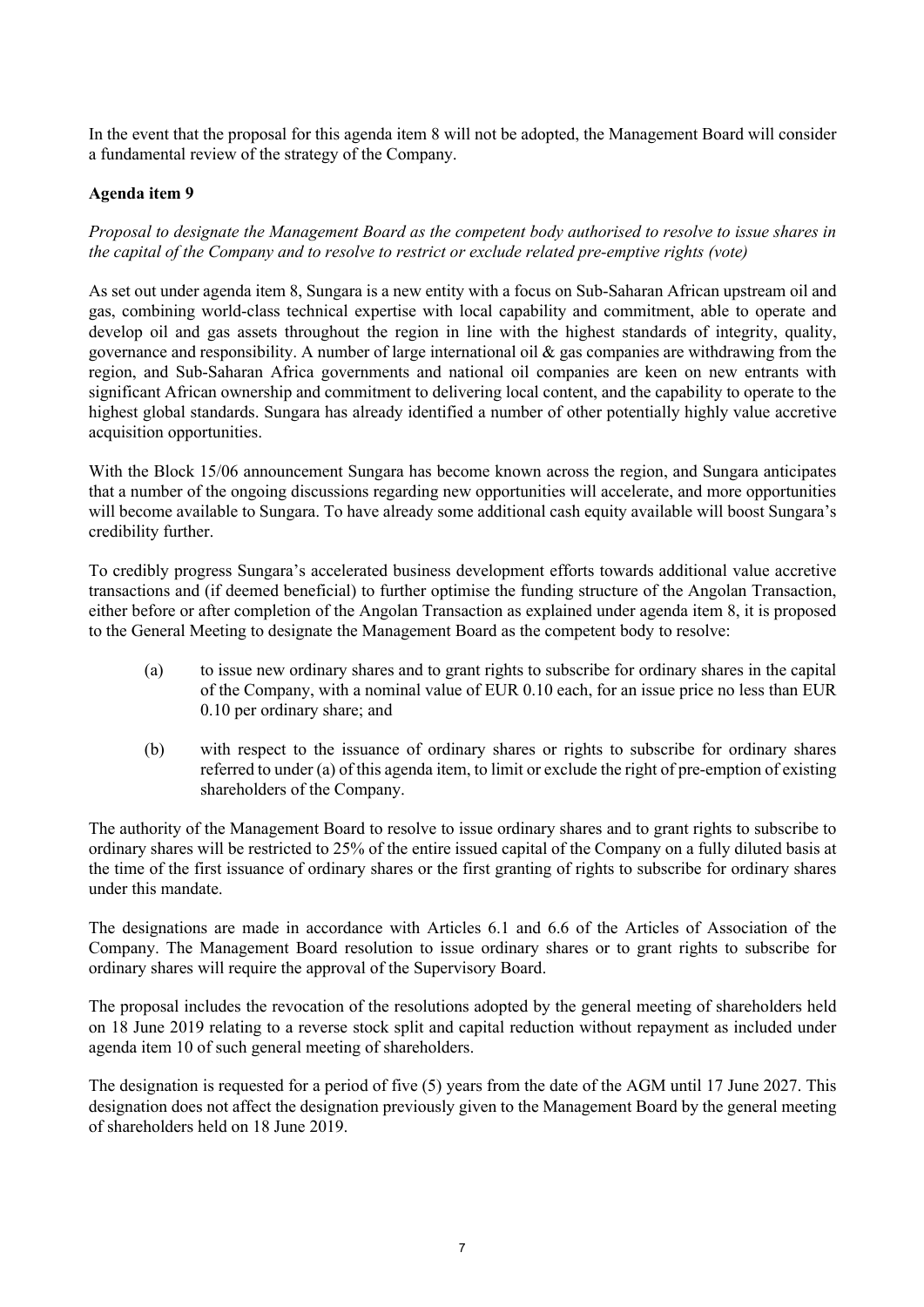## **Agenda item 10**

*Composition of the Supervisory Board*

## *(a) Vacancies in the Supervisory Board (discussion)*

The Supervisory Board currently consists of only one member. According to the articles of association of the Company, the Supervisory Board should consist of three to five members. It is the intention of the Supervisory Board to nominate for appointment by the general meeting - in a meeting to be held after the AGM and upon completion of the Angolan Transaction - at least two new members who are independent.

*(b) Proposal to re-appoint Mr. T. Shabib as member of the Supervisory Board for a period of two (2) years ending at the close of the 2024 Annual General Meeting of Shareholders (vote)*

The sole current member of the Supervisory Board, Mr. T. Shabib has been appointed as member of the Supervisory Board for a period ending at the close of the AGM.

In accordance with Article 17.2 of the Articles of Association, on 10 May 2022 the Supervisory Board resolved to nominate Mr. Shabib for re-appointment. Mr. Shabib has indicated that he is available for re-appointment.

Mr. Shabib is fifty-one (51) years of age. He holds no shares in the capital of the Company. He is an employee of Tennor Holding B.V., where he holds the position of director. Tennor Holding B.V. is a shareholder of the Company. Mr. Shabib is currently non-executive chairman of the board of la Perla Global Management UK Ltd. He is not a member of the supervisory board of any other company. Prior to joining Tennor in 2015, he was Head of Structured Finance at Arab Banking Corporation and Managing Director and Head of Strategic Investments at Qatar First Bank. Mr. Shabib holds an M.Sc. in Finance from London Business School, as well as an MBA and a B.Eng. from Imperial College, University of London. Over the last three years, Mr Shabib has been valuable for the Company, especially regarding the Company's ability to perform successful business development activities. It is proposed to nominate Mr. Shabib for re-appointment as member of the Supervisory Board as he has significant business and financial experience.

# **Agenda item 11**

### *Composition of the Management Board*

Each of the members of Management Board, Mr. J. Broekhuijsen, Mr. J.M. Luke and Mr. D. Ter Avest have been re-appointed as member of the Management Board for a period ending at the close of the AGM.

*(a) Proposal to re-appoint Mr. J. Broekhuijsen as member of the Management Board (CEO) for a period of four (4) years ending at the close of the 2026 Annual General Meeting of Shareholders (vote)*

In accordance with Article 11.3 of the Articles of Association, on 10 May 2022 the Supervisory Board resolved to nominate Mr. Broekhuijsen for re-appointment. Mr. Broekhuijsen has indicated that he is available for re-appointment.

Mr. Broekhuijsen is fifty-nine (59) years of age and does not hold any position relevant for the performance of his duties as member of the Management Board, other than his current position as member of the Management Board and as director Sequa Petroleum UK Ltd., Sequa Petroleum Europe Limited and Sungara.

Mr. Broekhuijsen holds 4,000 executive participation shares and 10,000,000 ordinary shares in the capital of the Company.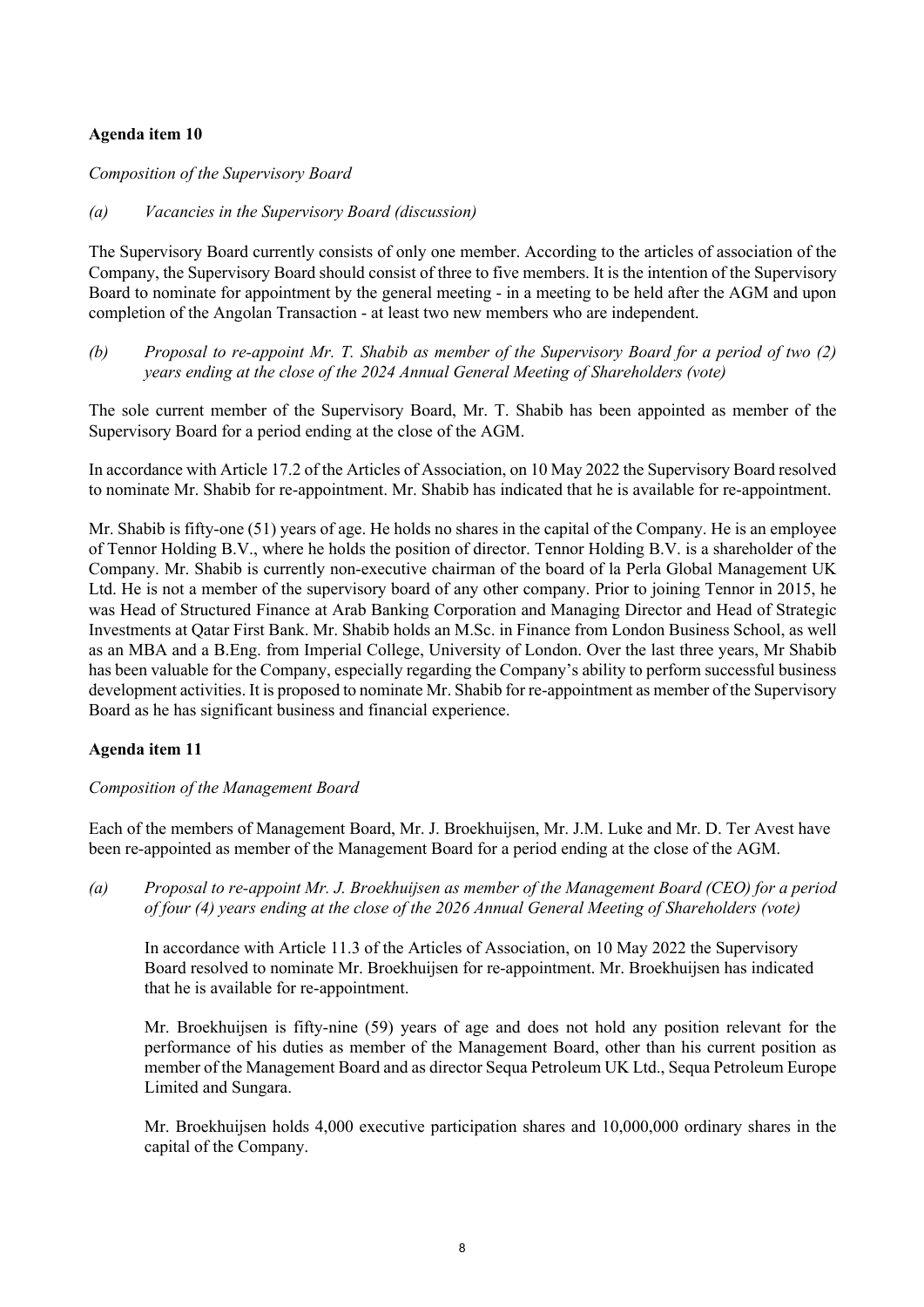It is proposed to nominate Mr. Broekhuijsen for re-appointment as member of the Management Board as he has significant knowledge and experience in the oil and gas industry. In particular he has more than twenty-five (25) years of international commercial experience in E&P and LNG working for Shell and BG Group.

*(b) Proposal to re-appoint Mr. J.M. Luke as member of the Management Board for a period of four (4) years ending at the close of the 2026 Annual General Meeting of Shareholders (vote)*

In accordance with Article 11.3 of the Articles of Association, on 10 May 2022 the Supervisory Board resolved to nominate Mr. Luke for re-appointment. Mr. Luke has indicated that he is available for reappointment.

Mr. Luke is sixty-three (63) years of age and does not hold any position relevant for the performance of his duties as member of the Management Board, other than his current position as member of the Management Board and as director of Sequa Petroleum UK Ltd and Sequa Petroleum Europe Limited.

Mr. Luke holds 3,000 executive participation shares and 4,333,334 ordinary shares in the capital of the Company.

It is proposed to nominate Mr. Luke for re-appointment as member of the Management Board as he has significant knowledge and experience in the oil and gas industry. He has over thirty (30) years of experience in the offshore oil and gas industry, holding key positions in management, operations, engineering and marketing.

*(c) Proposal to re-appoint Mr. D. ter Avest as member of the Management Board for a period of four (4) years ending at the close of the 2026 Annual General Meeting of Shareholders (vote)*

In accordance with Article 11.3 of the Articles of Association, on 10 May 2022 the Supervisory Board resolved to nominate Mr. Ter Avest for re-appointment. Mr. Ter Avest has indicated that he is available for re-appointment.

Mr. Ter Avest holds 3,000 executive participation shares and no ordinary shares in the capital of the Company.

Mr. Ter Avest is fifty-eight (58) years of age and does not hold any position relevant for the performance of his duties as member of the Management Board, other than his current position of Business Development Director. It is proposed to nominate Mr. Ter Avest for re-appointment as member of the Management Board as he has significant knowledge and experience in the oil and gas industry with Shell, Advanced Well Technologies and Sonoro Energy. He has over 30 years of experience in the oil and gas industry, holding key positions in management, project development, petroleum engineering, and business development. Mr. Ter Avest holds a PhD in Applied Physics from Twente University in the Netherlands.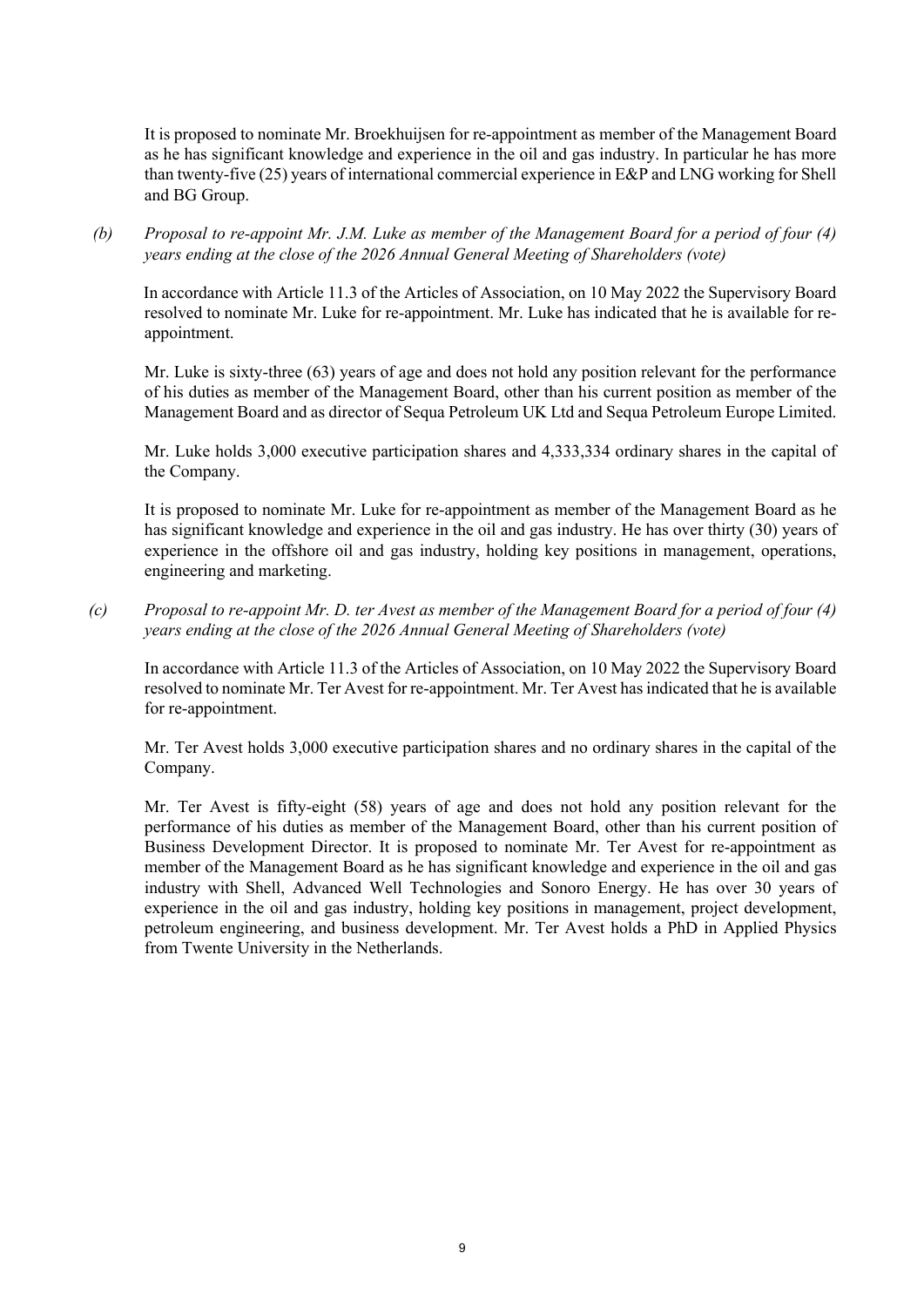### **SCHEDULE 1**

#### **QUESTIONS IN THE ADS REQUEST**

#### **General meetings**

- 1) Why did no annual general meetings take place in 2020 and 2021?
- 2) Why has no information on the 2020 and 2021 annual general meetings been disclosed on the Company's website?

#### **Financial statements**

- 3) Why have the 2019 financial statements not (yet) been audited?
- 4) When is the audit of the 2019 financial statements expected to be completed and made available?
- 5) Why have the 2020 financial statements not (yet) been audited?
- 6) When is the audit of the 2020 financial statements expected to be completed and made available?
- 7) Will the financial statements for 2021 be audited and, if so, when is the audit expected to be completed and made available?
- 8) Why is FSV Accountants + Adviseurs B.V. not able to provide an audit on the financial statements?
- 9) Has the Board and/or Supervisory Board considered to ask another audit firm to review the financial statements and provide an audit?

### **Operations**

- 10) We understand from the 2019 financial statements (see p. 14) and 2020 financial statements (see p. 17) that the Company does not have any meaningful operations at present. Could you please confirm this, including the reason for this, and provide a description of the current operations of the Company?"
- 11) How is the Company pursuing "*its strategy to create value in a cyclical market environment by means of acquisition, optimisation and monetisation of assets with proven resources, current and near-term production, and value upsides, applying its technical and financial expertise to establish a balanced asset portfolio in select areas with low marginal cost, growth potential and synergies*" (see p. 5 of the 2020 financial statements)?
- 12) How many acquisition opportunities were analysed by the Company since 2019 and how many offers were made by the Company since 2019?

#### **Cash balances**

- 13) Do the Board and Supervisory Board have any specific plans for new operations?
- 14) It is our understanding that the Company received a tax credit refund in the amount of EUR 35 million in financial year 2017. Could you elaborate on the investments made with these assets from the Company?
- 15) In what investment deposits has the Company deposited its current assets (see p. 37 of the 2020 financial statements)?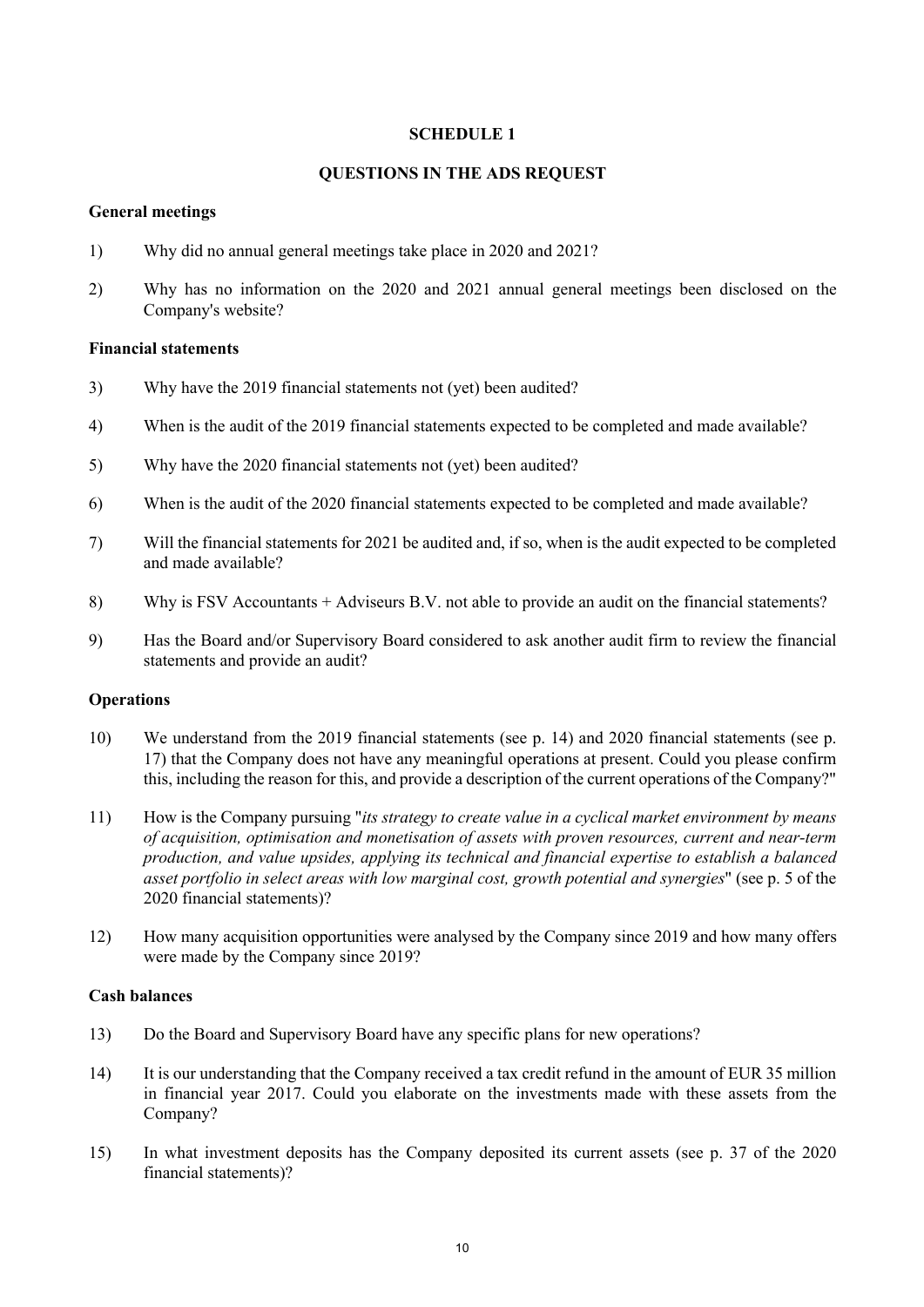- 16) Please provide an overview of the investments made with the current assets of the Company, i.e. an overview of the investments deposits in the name of the Company.
- 17) Can the Company withdraw its current assets from these investment deposits at any time?
- 18) Does the Company pay negative interest over its current assets?
- 19) What is the reason for the discrepancy between the "Decrease in cash and cash equivalents in the period" for 2019 as included in the 2019 financial statements (USD 6,498,000, see p. 20) and as included in the 2020 financial statements (USD 5,686,000, see p. 17)?

#### **Underlying G&A costs**

- 20) How can it be that the underlying G&A costs were USD 3,600,000 in 2019 and USD 3,100,000 in 2020, while the Company did not have any (meaningful) operations?
- 21) What do the 'Legal and other professional fees' of USD 609,000 in 2019 and USD 375,000 in 2020 relate to and to whom were these fees been paid?
- 22) What do the 'Consulting costs' of USD 694,000 in 2019 and USD 237,000 in 2020 relate to and to whom were these costs paid?
- 23) Why are the 'Staff costs' USD 2,783,000 in 2019 and USD 2,668,000 in 2020, while the Company only employed 5 people in 2019 and 6 people in 2020 and did not appear to have meaningful operations (see our question [10] above)?
- 24) What do the 'Other administrative costs' of USD 502,000 in 2019 and USD 217,000 in 2020 relate to and to whom were these costs paid?
- 25) To whom were the USD 826,000,000 the bond restructuring conversion costs paid in 2019?

## **Lease liabilities**

- 26) Who is using the properties that are being leased by the Company?
- 27) Why does the Company lease these properties, also given the fact that (as per question [23] above) the Company only employed 5 people and did not appear to have meaningful operations?
- 28) From whom does the Company lease these properties?
- 29) Where are these properties located?
- 30) What is interest rate related to the properties leased by the Company and to what does amounts does it relate?

#### **Other liabilities**

31) From the financial statements, we understand that in November 2015 the Company entered into a loan agreement with Sapinda Invest S.a.r.l. for the amount of USD 62.5 million. We further understand that this loan would be converted into equity after two years or upon the loan facility having been drawn in full. Could you please confirm (i) whether the loan is indeed converted into equity and (ii) what investments are made with the amount borrowed under the loan?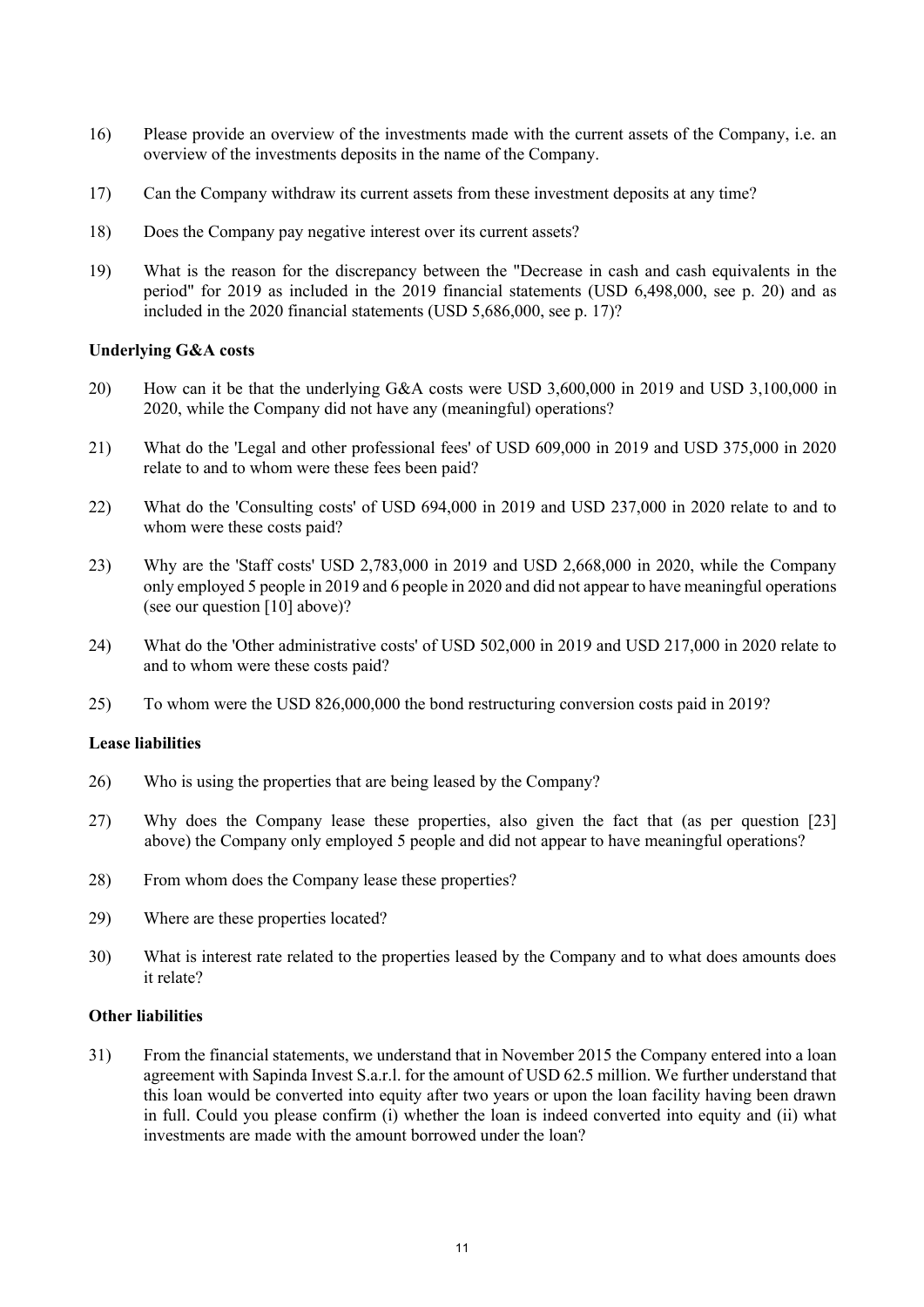## **Corporate Governance**

- 32) Why is the Supervisory Board composition not in keeping with clause 17.1 of the AoA?
- 33) Has the Supervisory Board already nominated candidates for each vacant seat? And if not, is the Supervisory Board still intending to do so?
- 34) Does Mr Tareq Shabib, who is also an employee of Tennor Holding N.V., meet the independence requirements that apply to chairman of the supervisory boards as laid down in the DCGC?

### **Put option**

35) To whom was the put option settlement of USD 700,000 paid in 2019?

## **Interim distribution**

- 36) Could you please elaborate on whether it is envisaged to make a (interim) distribution to the shareholders of the Company within the upcoming year?
- 37) Have the Board and the Supervisory Board considered proposing the dissolution of the Company, given the fact that its assets (and thus shareholder value) appear to be slowly draining away while there are no (meaningful) operations and thus no operational income seems to be expected?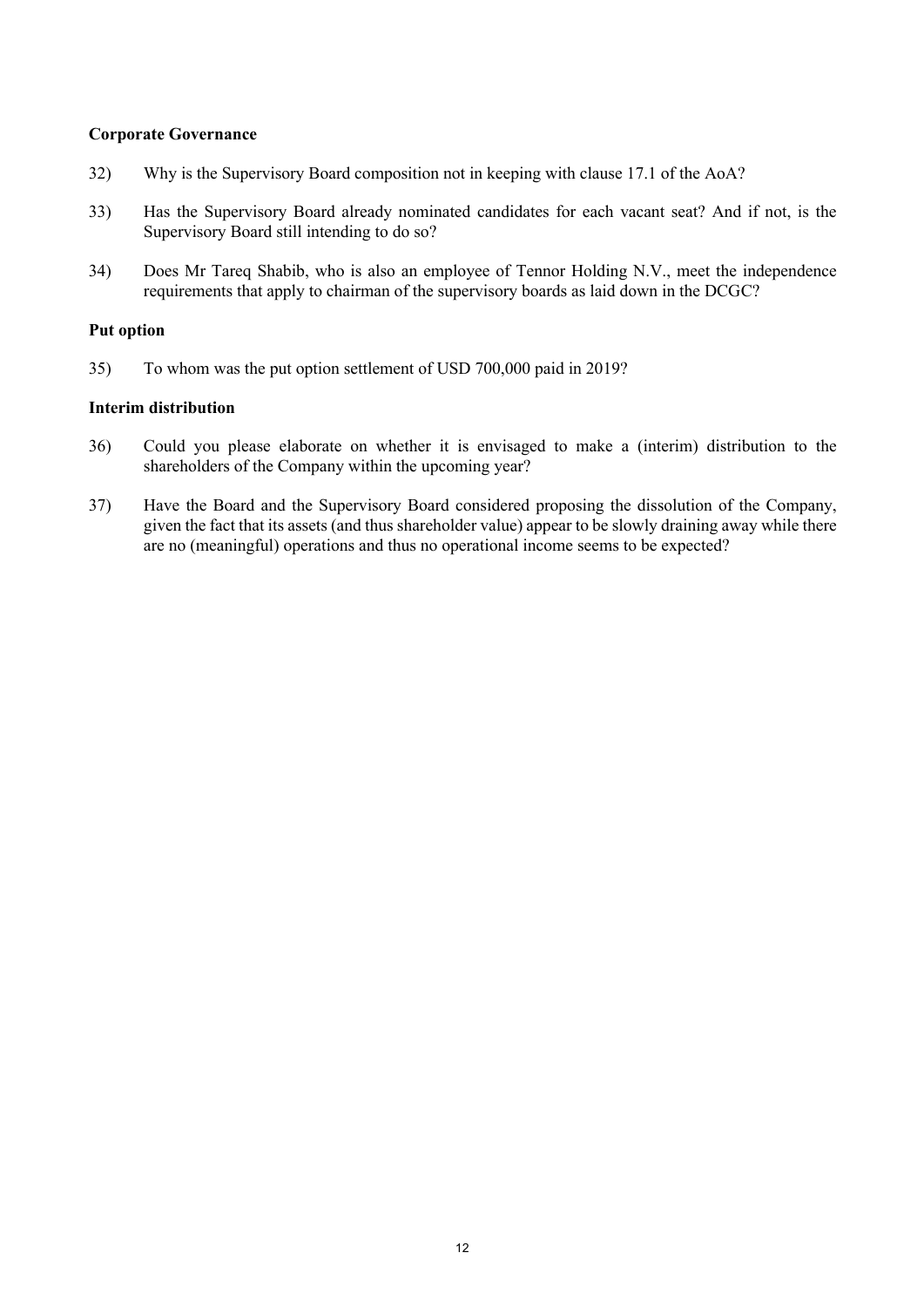## **SCHEDULE 2**

## **ANSWERS OF THE COMPANY TO THE QUESTIONS FROM ADS**

## **General Meetings**

- 1) The 2020 and 2021 Annual General Meetings have not taken place, initially due the impact of the pandemic, and subsequently due to delays with audit sign-off (see response under 3)). More recently, in view of key events anticipated in near term (reaching a key business development milestone and/or audit completion), the Company has been planning to hold an EGM/AGM upon reaching either one of those events.
- 2) See response under 1)

## **Financial Statements**

3) The 2019 and 2020 audit work has essentially already been performed and the published Company's annual report and accounts for these years are deemed to give a true and fair view of the Company's financial position. However, the independent auditor's reports are not yet available as we understand from the auditor that they, for the time being, have been prevented by the Dutch Authority for the Financial Markets (AFM) from issuing audit reports for a number of companies. As far as we are aware, the delay has not been caused by and does not relate to the Company itself, or the contents of its annual reports.

In the meantime, the Company has published its 2019 and 2020 annual reports, in line with the audit work done to date, on the Sequa Petroleum N.V. website: (https://www.sequapetroleum.com/corporate/documentation-to-download/financial-statements/). We also note that both 2019 and 2020 annual reports were already published (without audit report) via the Dutch Chamber of Commerce (*Kamer van Koophandel or KvK)* before the end of the year following the reporting period of the annual report, as required by the KvK. All of these will be replaced by audited accounts, to be adopted at a general meeting, as soon as possible.

- 4) The audit work has essentially already been completed, but unfortunately the issuing of the independent auditor reports is outside the Company's control. See response under 3).
- 5) See response under 3).
- 6) See response under 4).
- 7) The Company is currently working on its 2021 Management Accounts, with the audit planned for Q2 2022, to be made available as soon as the audit is completed, and the audit report has been received.
- 8) See response under 3)
- 9) As indicated in the response under 3), with respect to the audit reports for 2019 and 2020, we understand that the issue does not lie with the audit firm itself. Before the 2021 audit, it is important that the 2019 and 2020 audit reports are received from the auditor. For the 2021 audit, the Company will consider auditor alternatives and is open to recommendations.

### **Operations**

10) Following the withdrawal from its operations in Norway and Kazakhstan and the 2019 restructuring of its debt, the Company is entirely focused on business development: identifying, screening and analysing acquisition opportunities, discussions with potential oil  $\&$  gas asset sellers and (in particular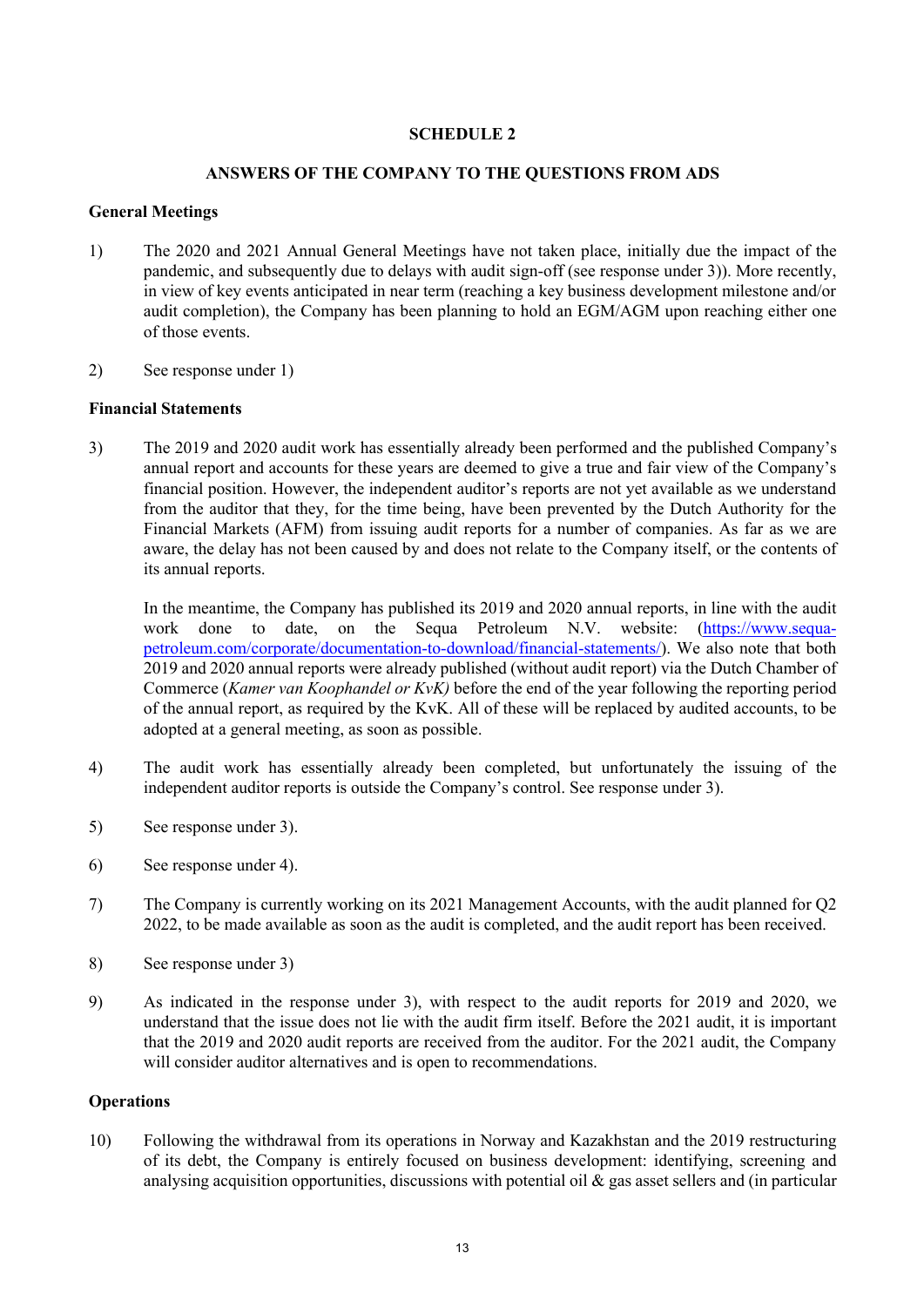debt) investors, formulating and making offers on value accretive opportunities, negotiating SPAs and acquisition financing, performing due diligence, etc. The Company believes such an acquisition to be achievable in near future.

- 11) The Company's target acquisition opportunities are material producing oil  $\&$  gas assets with current cash flow, further development opportunities and upside value, typically with a value of several hundreds of millions USD. Particularly for such sizeable, quality opportunities it is possible, even more so in the current business environment, to obtain acquisition financing without much need for additional equity from shareholders. Therefore, and especially with the current medium term oil price outlook, a deal would be highly value accretive to shareholders.
- 12) The Company has reviewed many potential oil & gas acquisition opportunities, ranging from short desktop analyses to dataroom visits and due diligence, submission of qualified offers, SPA negotiations and (debt) financing discussions. For example, since 2019 (the year when its debt restructuring was announced and completed), the Company has submitted a total of 17 offers to prospective sellers, ranging from expressions of interest to qualified and detailed bids, supported by potential (debt) financing arrangements. The table below gives an overview of these offers on an anonymous basis:

| Offers & bids 2019-2021 |      |            |               |                |               |                    |           |
|-------------------------|------|------------|---------------|----------------|---------------|--------------------|-----------|
|                         | Date |            | Seller Format | <b>Process</b> | <b>Buyer</b>  | Region             | Aq. Value |
| 1                       | 2021 | IOC        | <b>NBIO</b>   | No             | Segua         | Caspian            | 500-1,000 |
| 2                       | 2021 | IOC        | Eol           | Yes            | Consortium    | Sub-Saharan Africa | >1,000    |
| 3                       | 2021 | <b>NOC</b> | Offer         | Yes            | Consortium    | Sub-Saharan Africa | 250-500   |
| 4                       | 2021 | <b>NOC</b> | Offer         | Yes            | Consortium    | Sub-Saharan Africa | < 250     |
| 5                       | 2021 | <b>NOC</b> | Offer         | Yes            | Consortium    | Sub-Saharan Africa | < 250     |
| 6                       | 2021 | IOC        | Offer         | Yes            | Sequa+Partner | Sub-Saharan Africa | $250$     |
| 7                       | 2021 | <b>IOC</b> | <b>NBIO</b>   | No             | Sequa+Partner | Caspian            | $250$     |
| 8                       | 2020 | Other      | <b>NBIO</b>   | No             | Sequa         | Sub-Saharan Africa | < 250     |
| 9                       | 2020 | IOC        | Offer         | Yes            | Sequa         | Caspian            | 250-500   |
| 10                      | 2020 | Other      | Eol           | Yes            | Segua         | Sub-Saharan Africa | >1,000    |
| 11                      | 2020 | Other      | <b>NBIO</b>   | No             | Segua         | <b>NW Europe</b>   | 250-500   |
| 12                      | 2019 | <b>NOC</b> | <b>NBIO</b>   | No             | Segua+Partner | Sub-Saharan Africa | 250-500   |
| 13                      | 2019 | Other      | <b>NBIO</b>   | No             | Sequa         | <b>NW Europe</b>   | 500-1,000 |
| 14                      | 2019 | Other      | <b>NBIO</b>   | No             | Sequa         | NW Europe          | 500-1,000 |
| 15                      | 2019 | <b>NOC</b> | <b>NBIO</b>   | No             | Sequa+Partner | Sub-Saharan Africa | >1,000    |
| 16                      | 2019 | IOC        | <b>NBIO</b>   | No             | Sequa         | <b>NW Europe</b>   | 250-500   |
| 17                      | 2019 | IOC        | <b>NBIO</b>   | No             | Sequa         | <b>NW Europe</b>   | 250-500   |

13) Operations, production and cash flow (as operator, or non-operating JV partner) will start upon completion of an acquisition. As indicated in the response under 10), the Company believes such an acquisition to be achievable in near future.

#### **Cash balances**

14) Cash from the Norwegian tax repayment has funded the Company's business including its debt restructuring, closing its business operations in Norway and Kazakhstan, and its pursuit of acquiring oil & gas properties from 2017 to this point, with ca. \$13.5m cash remaining at the end of February.

The tax refund only became available by following the strict Norwegian dissolution process, and closing Tellus (the Company's 100% owned Norwegian subsidiary) involved repaying some \$4.1m in outstanding Tellus loan notes to creditors of the Tellus business before it was acquired by the Company, as well as payments of \$3.1m to creditors of Tellus following its acquisition by the Company: a total of \$7.2m.

Then, besides funding G&A for the Company's UK based head office, in 2017-19 the Norwegian tax refund paid for the Company's 100% owned Kazakh subsidiary's activities, including the plugging and abandonment of its 2014 Aksai exploration well. The price environment at the time of exit made any further committed work unattractive, however the Company was able exit the licence with a vastly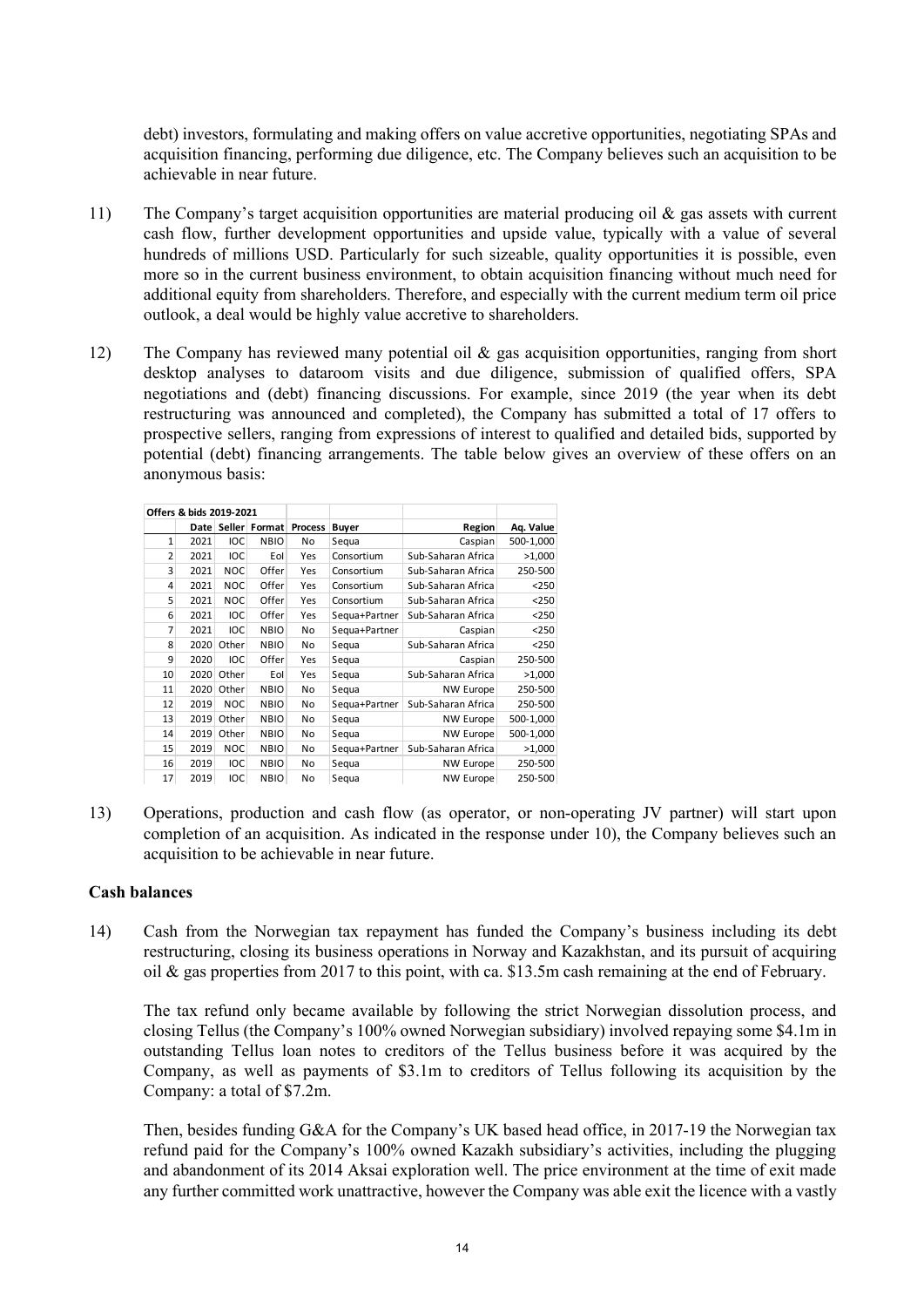reduced penalty for unfulfilled work of only 1%, negotiated down from 30% (a saving of \$13m). In total, exit from the country cost the Company \$0.9m, instead of a possible \$14m.

The 2019's bond restructuring (cost \$0.8m) left the Company debt free and once again able to pursue asset acquisitions, and the negotiated buy-out of the Tellus put-options (a legacy of the Tellus/Wintershall/Total opportunity acquisition, negotiated down to \$0.7m during the Company's potential default period) saved the Company \$3.8m on their face value (being the expected payment value upon restructuring, if not re-negotiated). See also the response under 35).

Since 2019 the Company has selected, negotiated and made offers for several oil  $\&$  gas production assets (see the response under 12). Any one of the targeted transactions, if successful, would prove transformative to the Company's fortunes, provide substantial shareholder value, and accelerate additional transactions. The Company is currently waiting for the results of a possible transaction, while putting debt funding in place in anticipation of success.

- 15) The Company's cash balances are held in current accounts and instant access deposit accounts in the UK.
- 16) The Company holds no investments beyond its cash accounts.
- 17) The Company's cash balances are held in current accounts and instant access deposit accounts in the UK. In view of business development progress, the Company expects to need most, if not all, of its cash balance during 2022.
- 18) No
- 19) The figure of \$5,686,000 in the 2020 accounts is an error, this was the 2018 comparative figure. This will be corrected to \$6,498,000 in the final accounts.

## **Underlying G&A Costs**

- 20) G&A represents the cost of retaining a small but highly experienced management team from the top end of the oil & gas industry, necessary to pursue business development for acquisition of material, quality assets (value typically around \$500m, see the response under 12)) that can provide significant money-multiplication potential. The team is supported by limited but high quality third-party technical and legal specialist support when bidding for such assets. The Company's management expertise combined with the very focused application of external high quality specialist support is deemed very cost-effective.
- 21) 2019 KPMG/CW Energy: \$112k for tax advice including restructuring tax advice, FSV: \$66k for audit (restructuring year), Allen & Overy/Paul Hastings/Bracewell/King & Spalding: \$401k for legal advice (mainly restructuring by Allen & Overy/Paul Hastings, and some business development (acquisition) support by Bracewell/King & Spalding), GLAS/Bank of New York/BNP Paribas: \$27k for corporate fees, DePinna Notaries: \$3k.

2020 - KPMG/CW Energy: \$38k for tax advice, FSV: \$32k for audit, Bracewell/Allen & Overy/Paul Hastings: \$296k for legal advice (~75% business development), miscellaneous \$9k.

22) 2019 – Priserve Consulting: \$46k for technical evaluation support, Rockflow Resources: \$70k for data room technical support, Wood Mackenzie: \$168k for specialist oil & gas data, Energy Investment Consultants/OAG Ventures/Durham Capital Corporation/Aon/KPMG: \$410k for business development/opportunity and financing support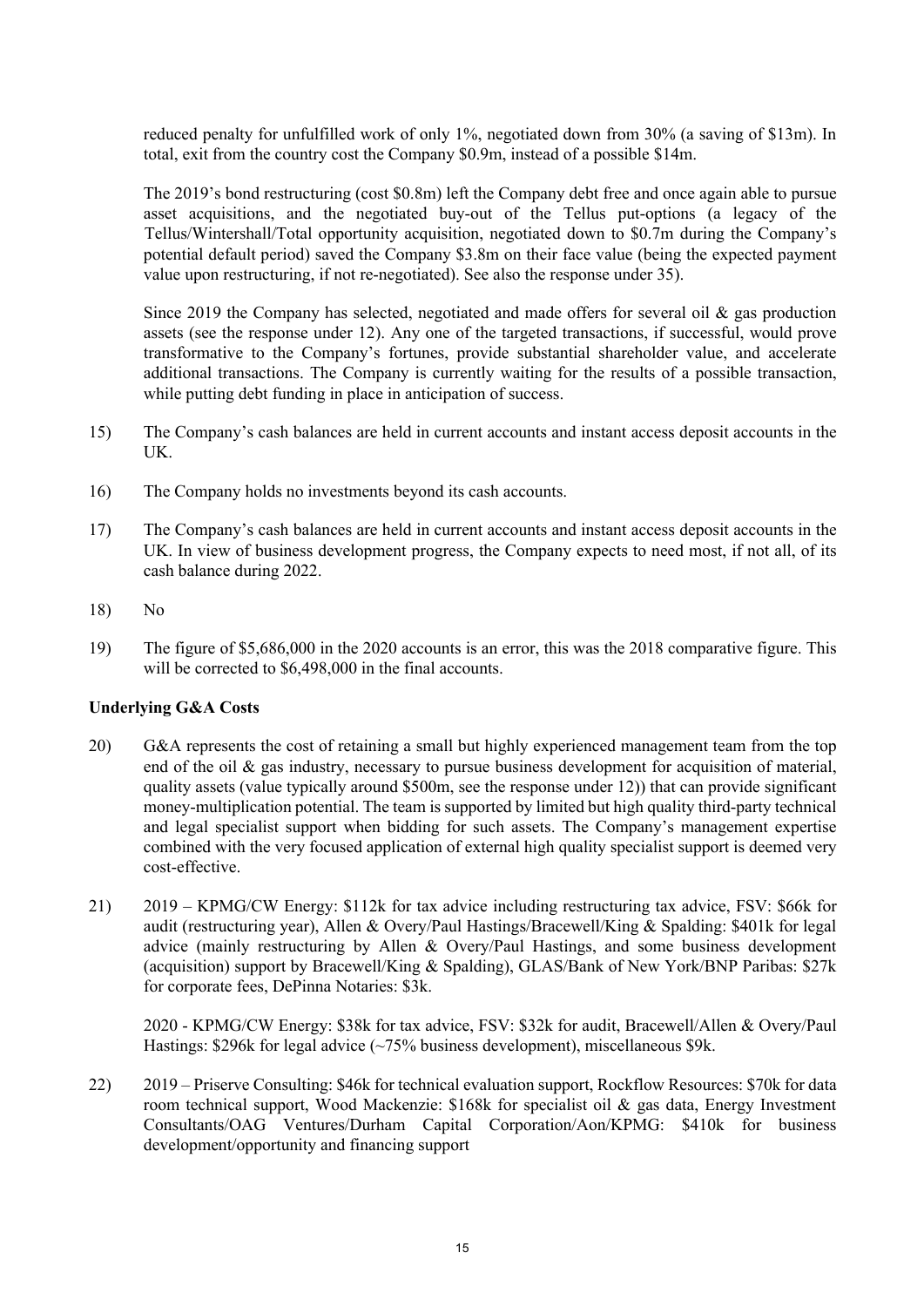2020 – Rockflow Resources: \$55k for technical evaluation support, Wood Mackenzie /Rystad Energy/Riglogix: \$116k for specialist oil & gas data, Energy Investment Consultants /OAG Ventures: \$61k for business development/opportunity and financing support, miscellaneous \$5k

- 23) See response under 20)
- 24) 2019 Travel/Accommodation: \$168k, Ents: \$10k, Office: \$19k, Phone: \$9k, IT: \$108k, Industry memberships: \$63k, Website/RNS: \$17k, Conferences: \$6k, Insurance: \$97k, Costs for other group  $\cos$ 's:\$5k.

2020 – Travel/Accommodation: \$18k, Ents: \$2K, Website/RNS: \$4k, Office: \$22k, Phone \$8k, IT: \$68k, Industry memberships: \$10k, Insurance: \$82k, miscellaneous: \$3k.

25) Paul Hastings/Allen & Overy (legal advisors), KPMG (tax advisors) and Bank of New York/GLAS (trustees).

#### **Lease liabilities**

- 26) As described in the financial statements Note 24 (2019) and Note 22 (2020), the small properties leased were used by two of the Company's directors. Both leases were terminated during 2021.
- 27) The properties were used by directors whose family homes are outside the UK. Since the onset of the covid pandemic and associated travel restrictions, these directors have been working remotely.
- 28) The properties were leased from private landlords.
- 29) The properties were in central London.
- 30) The interest rate associated with the properties as presented in the 2019 and 2020 financial statements is an accounting construct, as required by IFRS 16. The accounting is described in detail in the notes referred to in the response under 26). No cash interest was due or paid under the lease agreements.

#### **Other liabilities**

31) The Company drew \$10.94m under the \$62.5m facility during 2016 and 1H 2017, to cover its expenditure, principally in Norway but also Kazakhstan and the UK, until the Norwegian tax refund was received. Funds drawn under the facility, including all interest, converted into 7,053,350 ordinary shares in November 2017 (see Note 19 in the 2017 financial statements).

#### **Corporate Governance**

32) The supervisory board used to consist of 3 members including an independent supervisory director. Already before one of the supervisory directors, Mr. Eichler, stepped down in 2017, the supervisory board had decided to search for and nominate additional supervisory board directors (with an eventual target of 5 members, and the majority being independent), upon acquisition of a major opportunity such that people of significant calibre and reputation could be attracted to the Company's supervisory board. Preparations for a search started upon signing the 2015 Norwegian opportunities but were not followed through after the acquisition financing failed when oil prices dropped to a very low point in 1H 2016.

Before such a major acquisition had been made, during a time of business development, and especially in the period of potential default, it was felt that the right people could not be attracted and that a reduced board was sufficient. When Mr. Windhorst stepped down as a supervisory director in 1H 2019, Mr. Shabib was proposed to and accepted by the 2019 AGM as supervisory board member (with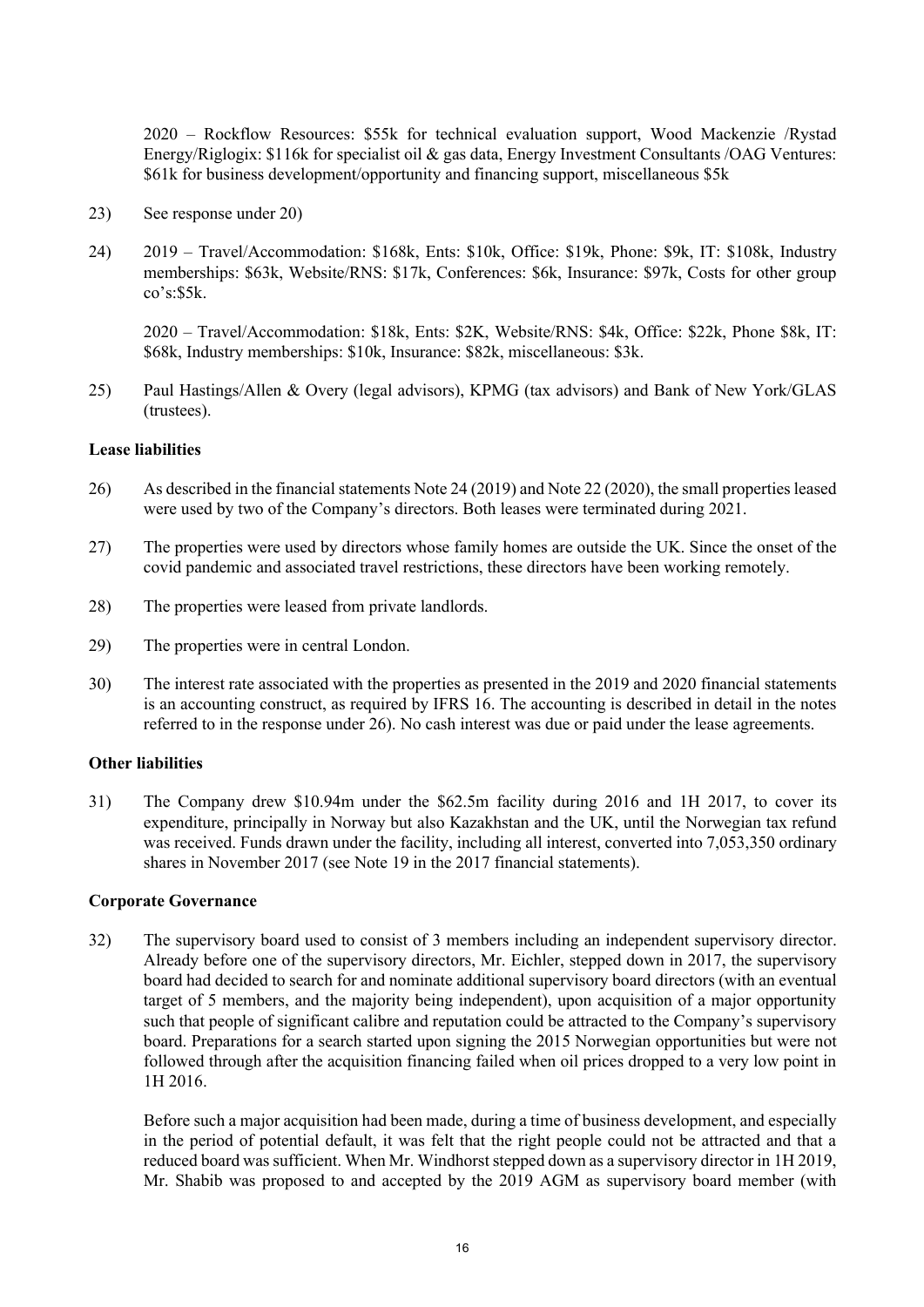implementation upon completion of restructuring of the Company's debt a few months later). Together with Mr. Van Rijswijk (the independent supervisory director) this would have kept the supervisory board at two members.

When Mr. Van Rijswijk unexpectedly passed away, the search for new independent director(s) has been waiting for an acquisition of a major opportunity, in keeping with the supervisory board decision already made in this respect, and for the same reasons. The Company currently takes advantage of Article 24.1 of its Articles of Association which allows the remaining supervisory directors to assume the relevant powers when the supervisory board is understaffed.

- 33) The decision to search for and nominate additional supervisory directors once a major acquisition has been made still stands and will be acted upon subsequent to making a major acquisition. Whilst the requisite number of independent directors is not yet present on the Supervisory Board, it is intended to prioritise the recruitment of independent directors.
- 34) Mr Shabib is not independent within the meaning of the Dutch Corporate Governance Code. As a consequence of being the only supervisory board member, Mr Shabib has not explicitly been elected as the chairman of the supervisory board in accordance with article 19.1 of the articles of association.

#### **Put option**

35) The Put Option settlement was paid to the former shareholders of Tellus Petroleum Invest AS. As described in the Report of the Management Board and note 22 in the 2019 financial statements, the put options were awarded by the Company in 2015 to the management of the Norwegian business Tellus Petroleum at the time of acquiring the interwoven Tellus/Wintershall/Total opportunities. These management individuals were Tellus' shareholders before it was acquired by the Company. Tellus was acquired by the Company as part of its ultimately unsuccessful attempts to acquire Norwegian oil  $\&$ gas properties from Wintershall and Total in 2015/2016 (SPAs signed but could not complete).

As described in the Report of the Management Board and note 14 in the 2015 financial statements, Tellus' acquisition was mainly paid with the put option with a minimum future value of \$4.5m, to avoid cash expenditure at the time of the acquisition. This put option was negotiated down in 2018- 2019 before, and implemented at the same time as, the Company's bond restructuring to avoid the Tellus management still being able to claim the full \$4.5m put option following the Company's restructuring of all its other creditors.

#### **Interim distribution**

- 36) Current business development progress with a material producing asset of a quality and size already mentioned in the response under 11) and 12), will require all of the Company's cash resources.
- 37) Dissolution has been considered on a regular basis ever since the Company's period of potential default, as an alternative to restructuring. However, the gradual recovery of the oil & gas business environment from 2017 onwards with the oil price improving (interrupted in the early phase of the pandemic) and IOCs continuously rationalising their portfolios and moving into energy sources other than oil & gas, resulted in quality acquisition opportunities being potentially available to the Company.

Capturing just one of the Company's target opportunities would be highly value accretive for shareholders, e.g. the Gina Krog acquisition, if completed, would have already added hundreds of millions USD. The Company has already been close to acquisitions in 2019 and 2021. In particular the current business environment allows obtaining acquisition financing without the need for additional equity, as long as the opportunities have the size and quality that appeals to debt investors.